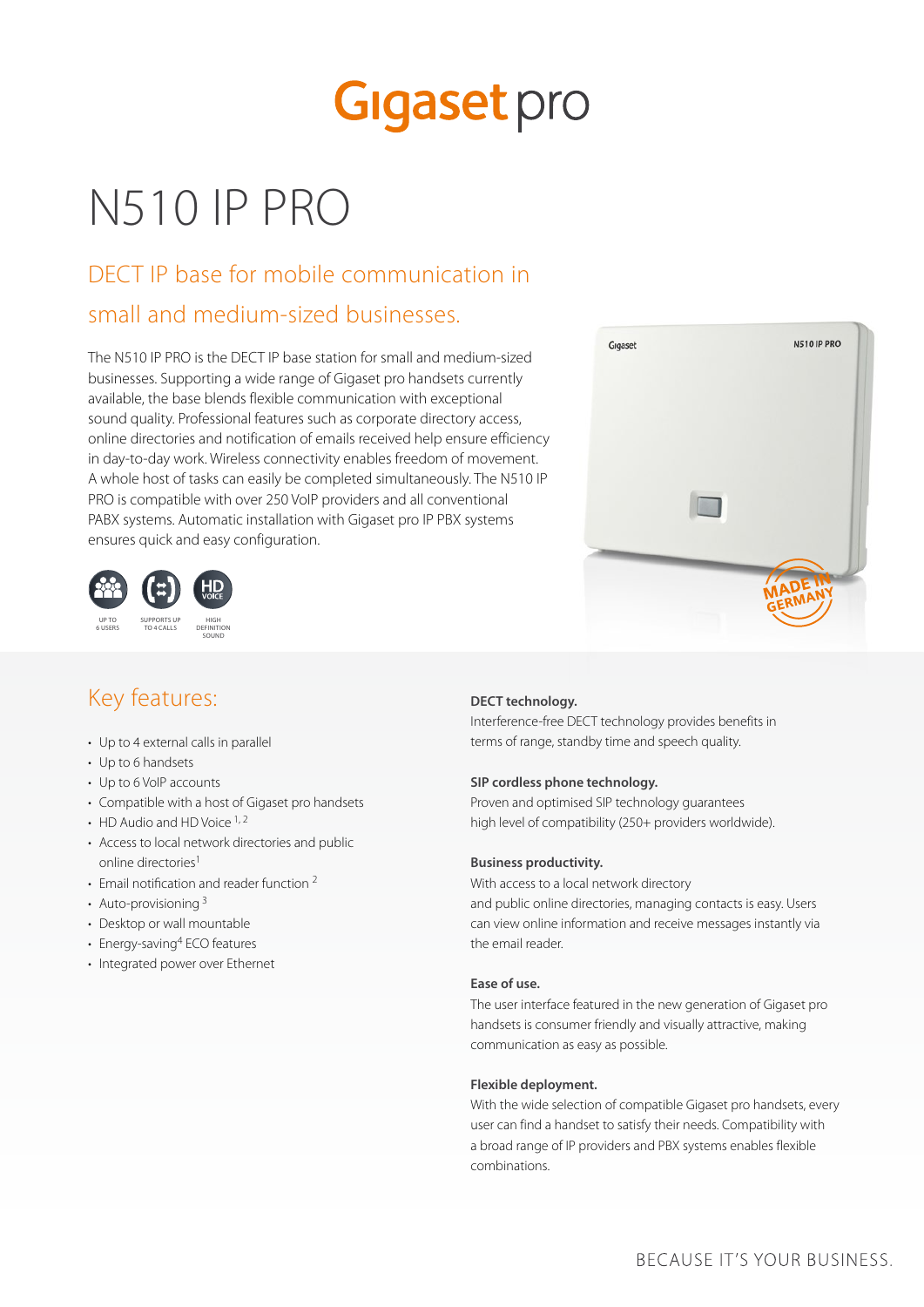## N510 IP PRO

### DECT IP base for mobile communication in small and medium-sized businesses.

### **Professional sound quality.**

Exceptional sound quality as a result of HDSP™ 1 (High Definition Sound Performance) increases efficiency in day-to-day work: Superb and clear wideband audio technology makes calls sound like face-to-face meetings.

#### **Cutting-edge Gigaset handsets.**

Users can select from a broad range of compatible Gigaset pro handsets according to their business requirements. Gigaset pro handsets are convenient, uncomplicated and reliable. Cutting-edge technology, brilliant sound and innovative features make them a pleasure to operate, and thorough tests have proven their endurance. Designed in contemporary, elegant style, they perfectly suit business environments. ECO DECT reduces power consumption and transmission power, allowing businesses to maintain a commitment to the environment.

### Technical data:

Phonebook and dialling

- Access to external network directories via XML interface or LDAP 5 interface
- Reverse search and online auto look-up
- vCard entries
- $\cdot$  Caller ID<sup>1</sup> for incoming and outgoing calls
- Missed and redialled call lists
- Search function
- Automatic prefix dialling or provider selection

## Connectivity

Flexible and scalable connectivity options with the N510 IP PRO.



SIP-Provider or IP PBX (Gigaset pro or other manufacturers) or Hosted-PBX possible.



Expandable up to 6 DECT handsets

GIGASET PBX T440 / T640 PRO

### Receiving calls 2

- Online auto-lookup<sup>1</sup>
- List of calls missed, received, dialled
- Call waiting, forward and transfer
- Call hold and retrieve
- Music on hold
- Block anonymous callers
- DTMF (SIP-INFO/RFC 2833)
- Multinational call progress tones

Computer Telephony Integration (CTI)

- Via standard SIP procedure as with the Gigaset T440 PRO and T640 PRO
- BroadSoft: click to dial, click to answer 1

### Voicemail

- SIP MWI signalling
- MWI key

### IP PBX features<sup>1, 3</sup>

- Network mailbox
- Conference calls
- Call transfer: with consultation, with initial consultation
- Call hold
- Call reject
- Call resume
- Call back
- CLIR
- Call waiting
- Call forwarding: CFU, CFNR, CFB
- No MWI if call is completed elsewhere
- Call log
- Auto-provisioning<sup>3</sup>

### Gigaset IP PBX features<sup>3, 5</sup>

- Auto-provisioning
- Central PBX directory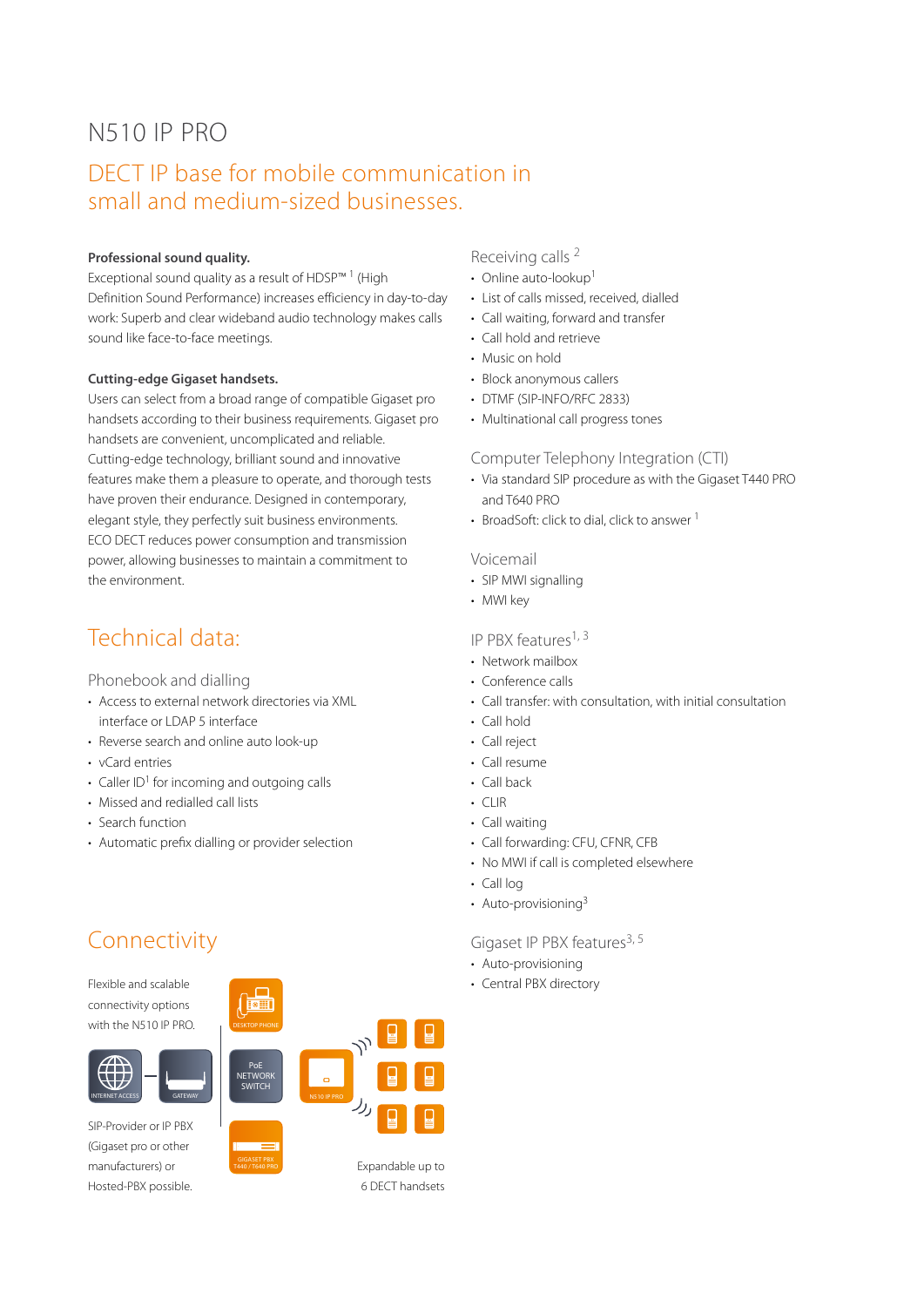# **Gigaset** pro

### Hardware

- Desktop or wall mountable
- Indoor use (IP20)
- Status LED and paging key
- Ethernet RJ45 10/100 Mbps
- Integrated power over Ethernet (PoE Class 1 < 4W)
- Power-saving 230-V switching power supply
- Colour: polar white SF9063
- Dimensions: 105 mm (L)  $\times$  46 mm (W)  $\times$  132 mm (H)
- Weight: 120 g
- Two-year warranty

### IP PBX compatibility

- Gigaset pro
- Unify
- Starface
- Asterisk
- Hybird
- More partners available at wiki.gigasetpro.com

### Cloud / Hosted PBX

- Broadsoft
- Centile
- Kwebbl
- Teles
- Metaswitch
- $.3<sub>C</sub>$

More partners available at wiki.gigasetpro.com

### ECO and further IP PABX (SIP)

- Up to 60% less energy consumption withenergy saving power supply <sup>4</sup>
- ECO Mode8 for 80% reduction of transmission power
- ECO Modus Plus 7 for 100% reduction of transmission power between base station and all registered handsets
- Reduction in transmission power depending ondistance between handset and base station

### Special features

- Email notification and reader (POP3, POP3S) <sup>2</sup>
- Up to 6 accounts (1 per user)
- Up to 560 characters
- Info Center with online content: weather, news and more
- Increase range with up to 6 Gigaset DECT repeaters
- MWI signalling configurable

### Provisioning and administration

- Easy setup via web server or handset
- Simple configuration via XML config file
- Retrieval of provisioning URL via SIP Multicast
- Plug & Play auto-provisioning for provider/customer
- Firmware upgrade/downgrade
- Sysdump

### DECT interface

- Frequency range: 1.88 to 1.90 GHz (EMEA), DECT shifted
- DECT EN 300 175-x
- DECT radio coverage up to 50 m indoors and 300 m outdoors
- Latest DECT security standard

### IP protocols

- SIP (RFC 3261, RFC 2396, RFC 2976)
- HTTP authentication/Digest Access Authentication (RFC 2617)
- SIP server localisation (RFC 3263)
- Call transfer (RFC 3515, RFC 3891, RFC 3892)
- MWI (RFC 3265, RFC 3842)
- SDP (RFC 4566, RFC 3264, RFC 3555)
- RTP (RFC 3550, RFC 3551, RFC 3555, RFC 2833)
- XML-based Gigaset online directory protocol,HTTP, SNTP, STUN, POP3, DNS, TCP, UDP, IPv4, QoS
- Codecs G.711, G.722, G.726, G.729ab
- VAD/CNG
- QoS, VLAN
- DHCP (Option 60, 114, 120)

### Approvals

• CE